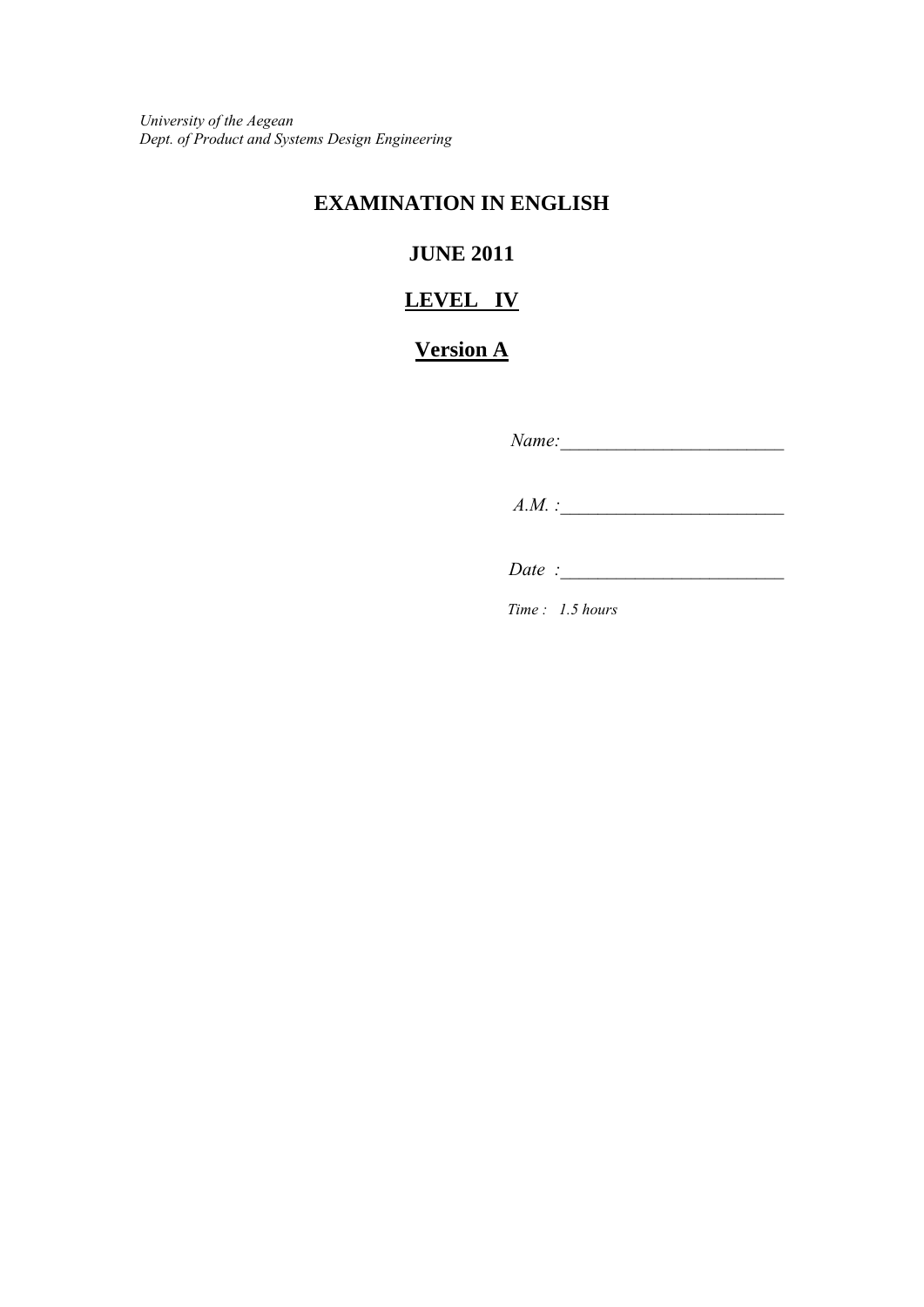## **A. Read the following text titled "***Broadband Communications***" and answer the** *question* **in your own words, as briefly as possible:**

Explain how satellite systems work. What equipment is involved in this process?

\_\_\_\_\_\_\_\_\_\_\_\_\_\_\_\_\_\_\_\_\_\_\_\_\_\_\_\_\_\_\_\_\_\_\_\_\_\_\_\_\_\_\_\_\_\_\_\_\_\_\_\_\_\_\_\_\_\_

 $2 \text{ ps.}$ **[N.B.: Mere copying of part(s) of the text will NOT take ANY credits!! Also, any irrelevant or unnecessary information in your answer will be penalized!]**

#### *BROADBAND COMMUNICATIONS*

#### *Integrated Services Digital Network (ISDN)*

 *ISDN services can be carried over existing telephone network infrastructure to terminal adapters (TAs) in the client machine. A common ISDN interface standard has a digital communications line consisting of three independent channels: two Bearer (B) channels, each at 64Kbit/s, and one Data (D) channel at 16Kbit/s. The D channel is used to carry signalling and supervisory information to the network, while the Β channels carry the data and can be linked to provide a 128Kbit/s data channel.* 

## *Wireless connections*

 *The wireless alternatives come in two forms: satellite and cellular. Satellite systems require the use of a modem to maintain the upload. Downstream bandwidth is provided via a dedicated satellite dish, connector hardware and proprietary software.* 

 *Cellular systems use assigned radio frequencies and are based around a network of transmitters that are arranged in a cellular network, much like cellular mobile phone systems.* 

## *The cable alternative*

 *Cable companies can also offer affordable broadband services over copper coaxial or fibre infrastructure networks. The connection is shared by several customers on a branch, so actual connection rates are variable, unlike ISDN and DSL.* 

#### *Digital Subscriber Line (DSL)*

*DSL technology capitalises on the existing network of copper infrastructure, but allows digital signals to be carried rather than analogue. It allows the full bandwidth of the copper twisted-pair telephone cabling to be utilised.* 

 *With splitter-based services, the DSL signal is pulled out from the phone line as it enters your premises and is wired separately to a DSL modem. This involves additional hardware and installation by the service provider at the customer site. The shielded option involves no installation, but*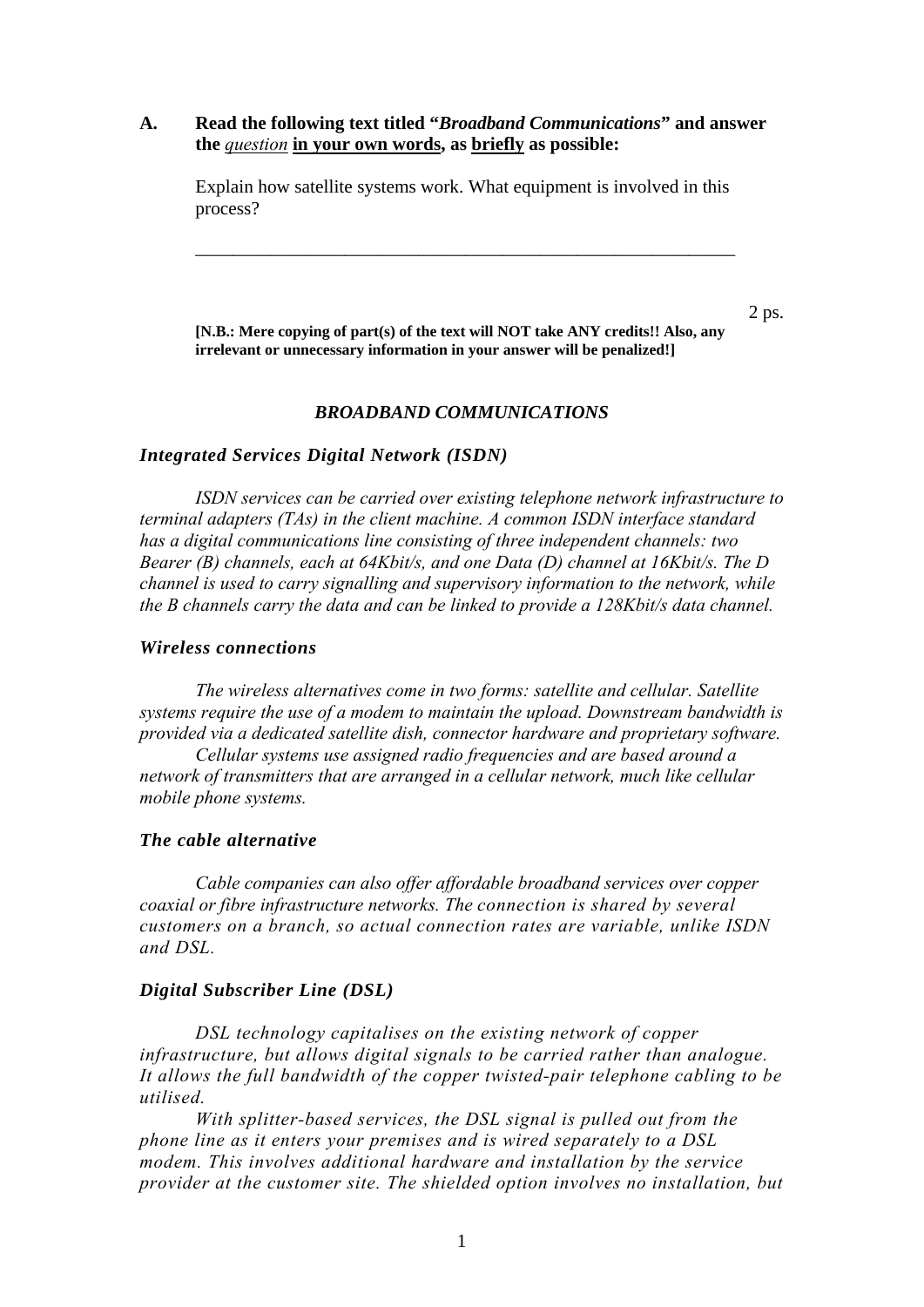*the telephone company's equipment and some of your equipment might need upgrading.* 

 *With Asymmetric Digital Subscriber Line (ADSL), most of the duplex bandwidth is devoted to the downstream direction, with only a small proportion of bandwidth being available for upstream. Much Internet traffic through the client's connection, such as Web browsing, downloads and video streaming, needs high downstream bandwidth, but user requests and responses are less significant and therefore require less on the upstream. In addition, a small proportion of the downstream bandwidth can be devoted to voice rather than data, allowing you to hold phone conversations without requiring a separate line.* 

 *DSL-based services are a very low-cost option when compared to other solutions offering similar bandwidth, so they can be made available to the customer at extremely competitive prices.* 

- **B. Fill in the blanks in the following sentences with** *a suitable word or phrase* **from the text above in the right form. Add any necessary words (such as prepositions, etc.).**
- 1. This program was launched in order to increase the of women and coloured people in the police service. 2. No smoking is allowed on the University 1.
	- $2 \text{ ps.}$

## **C. Find a suitable** *word or phrase* **in the text above for the definitions below.**

- 1. [n.] The signal path for receiving communications from a client computer to a server in a network:
- 2. [adj.] a) Goods made and sold by a particular company and protected by a registered trademark; b) relating to an owner or to the fact of owning sth.:

\_\_\_\_\_\_\_\_\_\_\_\_\_\_\_\_\_\_\_\_\_\_\_\_\_\_\_\_\_\_\_

\_\_\_\_\_\_\_\_\_\_\_\_\_\_\_\_\_\_\_\_\_\_\_\_\_\_\_\_\_\_\_

 $\overline{\phantom{a}}$  ,  $\overline{\phantom{a}}$  ,  $\overline{\phantom{a}}$  ,  $\overline{\phantom{a}}$  ,  $\overline{\phantom{a}}$  ,  $\overline{\phantom{a}}$  ,  $\overline{\phantom{a}}$  ,  $\overline{\phantom{a}}$  ,  $\overline{\phantom{a}}$  ,  $\overline{\phantom{a}}$  ,  $\overline{\phantom{a}}$  ,  $\overline{\phantom{a}}$  ,  $\overline{\phantom{a}}$  ,  $\overline{\phantom{a}}$  ,  $\overline{\phantom{a}}$  ,  $\overline{\phantom{a}}$ 

3. [n.] The basic systems and services that are necessary for a country or an organization to work properly, for example transport, water and power supplies and administrative systems: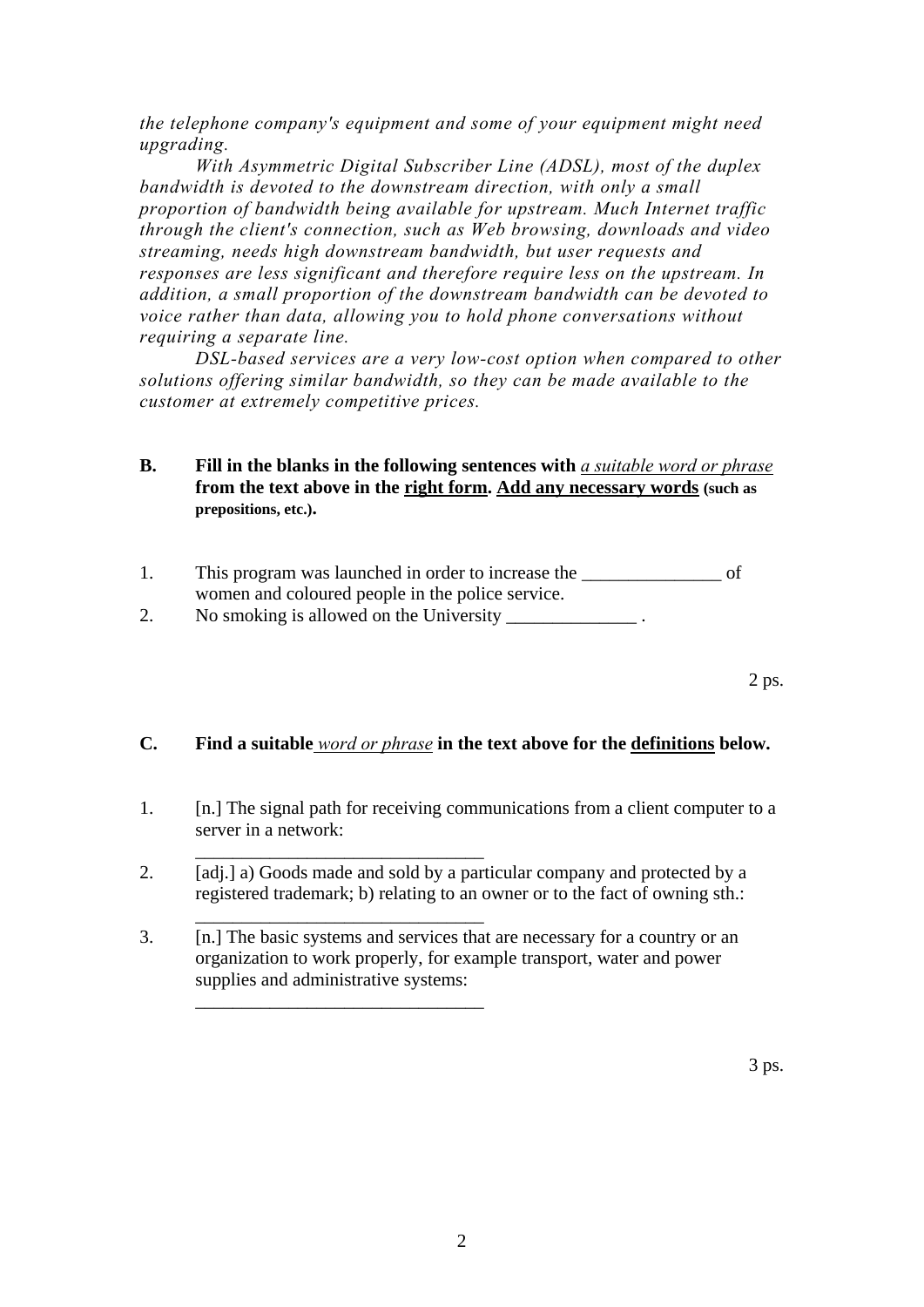**D. Transcribe the following words** *from phonetic script* **(they are all in the text above).** 

| 1. $\sqrt{p}$ b $\frac{1}{2}$ t s: n e t i v z $\frac{1}{2}$ . |  |
|----------------------------------------------------------------|--|
| 2. $\angle$ a saint $\angle$ :                                 |  |
| 3. $\angle$ a reind 3t $\angle$ :                              |  |
| 4. / ju: til aiz t /:                                          |  |
|                                                                |  |

 $2 \text{ ps.}$ 

**E. Look at the list of terms and technical expressions which are related to the Bluetooth technology or Communications in general and select the most appropriate one for the following definitions/descriptions.**

| connectivity         | packet-switching protocol | access point       |
|----------------------|---------------------------|--------------------|
| wireless link system | transmission power        | brainchild         |
| portable equipment   | bandwidth                 | fully-fledged      |
| amplifier            | spread spectrum           | asymmetric duplex  |
| error-free operation | piconet                   | hopping            |
| usable density       | unlicensed band           | royalty-free       |
| wireless link system | encryption                | conflicting signal |
| modulation technique | collision detection       | speed of response  |

1. The range of frequencies that can be transmitted over a communications channel:

 $\frac{1}{2}$  ,  $\frac{1}{2}$  ,  $\frac{1}{2}$  ,  $\frac{1}{2}$  ,  $\frac{1}{2}$  ,  $\frac{1}{2}$  ,  $\frac{1}{2}$  ,  $\frac{1}{2}$  ,  $\frac{1}{2}$  ,  $\frac{1}{2}$  ,  $\frac{1}{2}$  ,  $\frac{1}{2}$  ,  $\frac{1}{2}$  ,  $\frac{1}{2}$  ,  $\frac{1}{2}$  ,  $\frac{1}{2}$  ,  $\frac{1}{2}$  ,  $\frac{1}{2}$  ,  $\frac{1$ 

 $\frac{1}{2}$  ,  $\frac{1}{2}$  ,  $\frac{1}{2}$  ,  $\frac{1}{2}$  ,  $\frac{1}{2}$  ,  $\frac{1}{2}$  ,  $\frac{1}{2}$  ,  $\frac{1}{2}$  ,  $\frac{1}{2}$  ,  $\frac{1}{2}$  ,  $\frac{1}{2}$  ,  $\frac{1}{2}$  ,  $\frac{1}{2}$  ,  $\frac{1}{2}$  ,  $\frac{1}{2}$  ,  $\frac{1}{2}$  ,  $\frac{1}{2}$  ,  $\frac{1}{2}$  ,  $\frac{1$ 

 $\frac{1}{2}$  ,  $\frac{1}{2}$  ,  $\frac{1}{2}$  ,  $\frac{1}{2}$  ,  $\frac{1}{2}$  ,  $\frac{1}{2}$  ,  $\frac{1}{2}$  ,  $\frac{1}{2}$  ,  $\frac{1}{2}$  ,  $\frac{1}{2}$  ,  $\frac{1}{2}$  ,  $\frac{1}{2}$  ,  $\frac{1}{2}$  ,  $\frac{1}{2}$  ,  $\frac{1}{2}$  ,  $\frac{1}{2}$  ,  $\frac{1}{2}$  ,  $\frac{1}{2}$  ,  $\frac{1$ 

 $\frac{1}{2}$  ,  $\frac{1}{2}$  ,  $\frac{1}{2}$  ,  $\frac{1}{2}$  ,  $\frac{1}{2}$  ,  $\frac{1}{2}$  ,  $\frac{1}{2}$  ,  $\frac{1}{2}$  ,  $\frac{1}{2}$  ,  $\frac{1}{2}$  ,  $\frac{1}{2}$  ,  $\frac{1}{2}$  ,  $\frac{1}{2}$  ,  $\frac{1}{2}$  ,  $\frac{1}{2}$  ,  $\frac{1}{2}$  ,  $\frac{1}{2}$  ,  $\frac{1}{2}$  ,  $\frac{1$ 

 $\frac{1}{2}$  ,  $\frac{1}{2}$  ,  $\frac{1}{2}$  ,  $\frac{1}{2}$  ,  $\frac{1}{2}$  ,  $\frac{1}{2}$  ,  $\frac{1}{2}$  ,  $\frac{1}{2}$  ,  $\frac{1}{2}$  ,  $\frac{1}{2}$  ,  $\frac{1}{2}$  ,  $\frac{1}{2}$  ,  $\frac{1}{2}$  ,  $\frac{1}{2}$  ,  $\frac{1}{2}$  ,  $\frac{1}{2}$  ,  $\frac{1}{2}$  ,  $\frac{1}{2}$  ,  $\frac{1$ 

- 2. The process or mechanism of determining whether two devices, shapes, etc. are partially occupying the same space with the aim of preventing simultaneous operation or overlapping:
- 3. Fast and constant shifting from one state to another, one radio wave to another, one channel to another, etc.:
- 4. A set of very small low power wireless links consuming the smallest unit of current (i.e. a pA) that are set up between Bluetooth devices when they are within 10 metres of each other:
- 5. A form of [electromagnetic](http://en.wiktionary.org/wiki/electromagnetic) communication in which the [signal](http://en.wiktionary.org/wiki/signal) [frequency](http://en.wiktionary.org/wiki/frequency) or [bandwidth](http://en.wiktionary.org/wiki/bandwidth) expands beyond that required, rendering it more difficult to [intercept](http://en.wiktionary.org/wiki/intercept) or [jam,](http://en.wiktionary.org/wiki/jam) or to send multiple signals over the same band: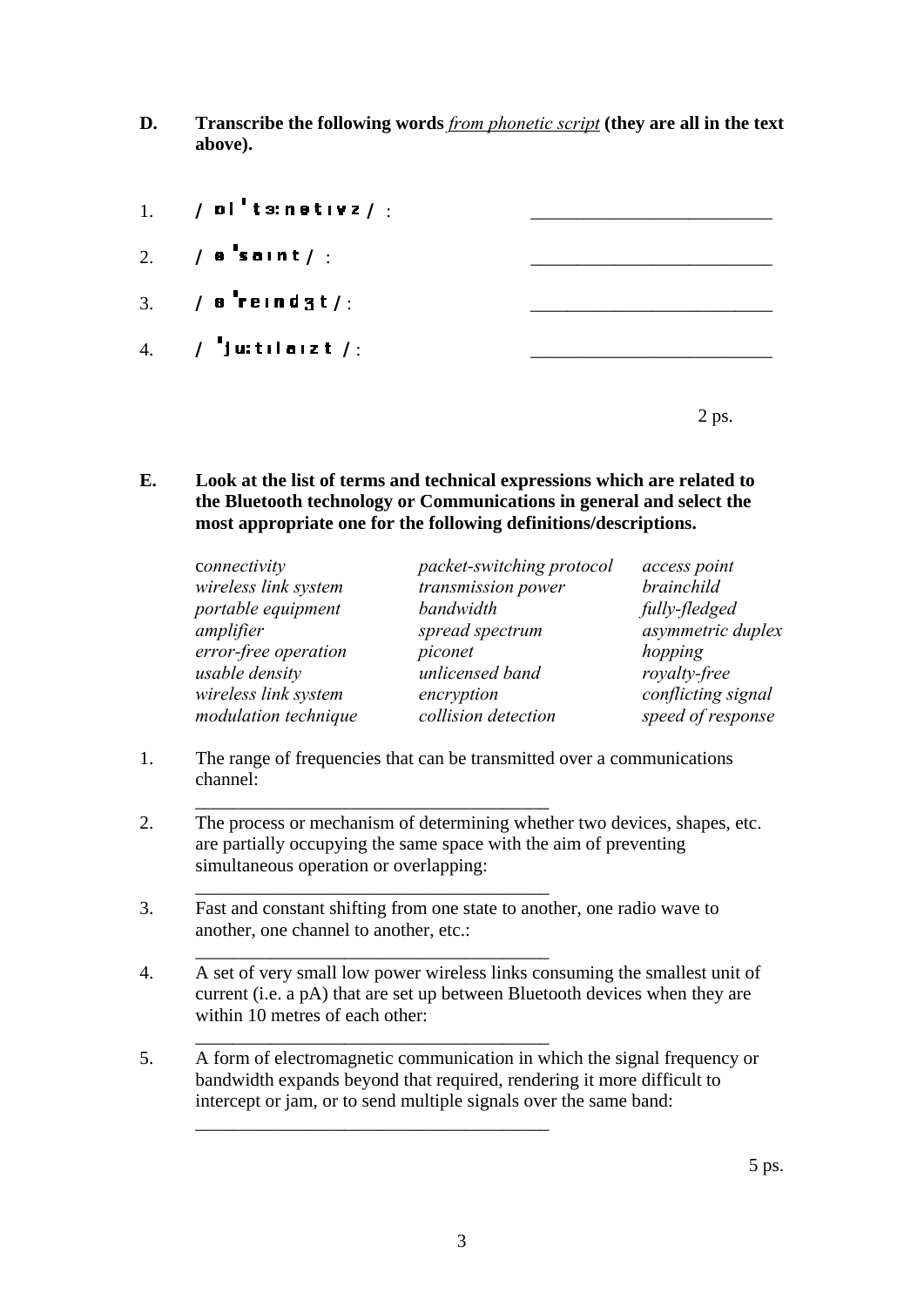- **F. Find the words for the following definitions. They refer to** *technological issues and advances***.** The first letter is given.
- 1. [n.] A device that detects certain external stimuli, such as light, heat, pressure, etc and reacts to them in order to make a machine or other equipment do sth. or show sth.: S \_\_\_\_\_\_\_\_\_\_\_\_\_\_\_\_\_\_\_\_\_\_\_\_\_\_\_\_\_\_\_
- 2. [adj.] (of a mechanism) Moved or operated by the pressure of water or other liquid:
- H \_\_\_\_\_\_\_\_\_\_\_\_\_\_\_\_\_\_\_\_\_\_\_\_\_\_\_\_\_\_\_ 3. [n.] A piece of equipment that measures and shows the level, speed, temperature, etc of sth, *e.g. a heart* ∼ */ a noise* ∼:  $M$

 $3 \text{ ps.}$ 

**G. Scissors are** *first order levers***. Briefly explain why, using the appropriate technical terms. (In other words, mention the three main parts of such mechanisms and their position in relation to one another.)** 

\_\_\_\_\_\_\_\_\_\_\_\_\_\_\_\_\_\_\_\_\_\_\_\_\_\_\_\_\_\_\_\_\_\_\_\_\_\_\_\_\_\_\_\_\_\_\_\_\_\_\_\_\_\_\_\_\_\_\_\_\_\_\_





 $3 \text{ ps.}$ 

**H. Name the** *tools* **depicted in the pictures below.** 

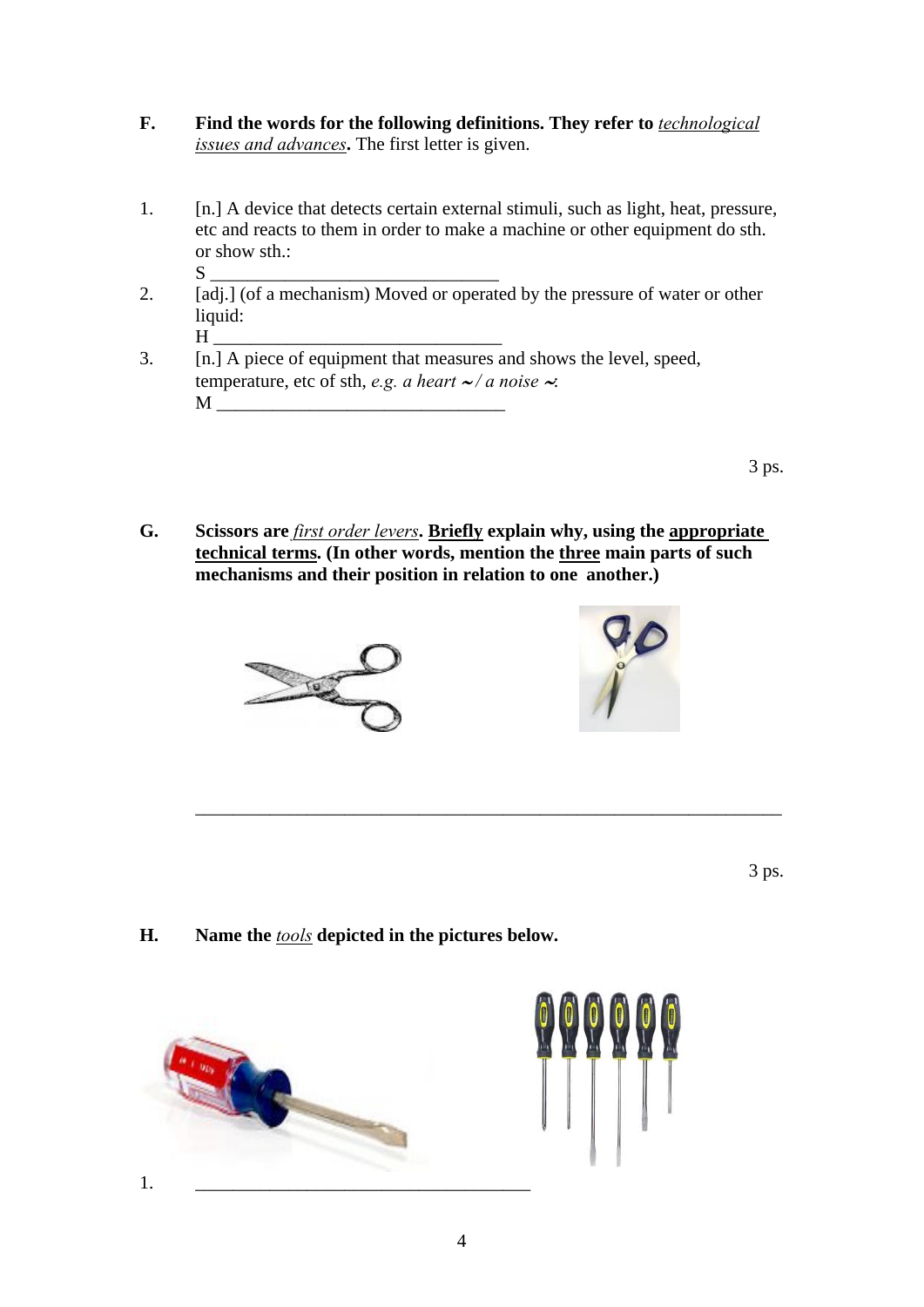

3 ps.

- **I. Find the words for the following definitions. They either refer to** *types of metals or other materials*, **or describe certain** *properties* **of metals and other materials. Give a noun or an adjective form according to what is indicated in the beginning.** (Note: the first letter is given for some of them)
- 1. [n.] The type of plastic which remains rigid and retains its shape at high temperatures; however, it can NOT undergo treatment more than once or it will be damaged; *e.g. resin, melamine, urea formaldehyde*: a(n) \_\_\_\_\_\_\_\_\_\_\_\_\_\_\_\_\_\_\_\_\_ \_\_\_\_\_\_\_\_\_\_\_\_\_\_\_\_\_\_\_\_\_\_\_
- 2. [n.] A substance or material which will not transmit electricity or heat (i.e. a material which does not allow heat or current to flow easily), e.g. *urea formaldehyde*:

 $a(n)$